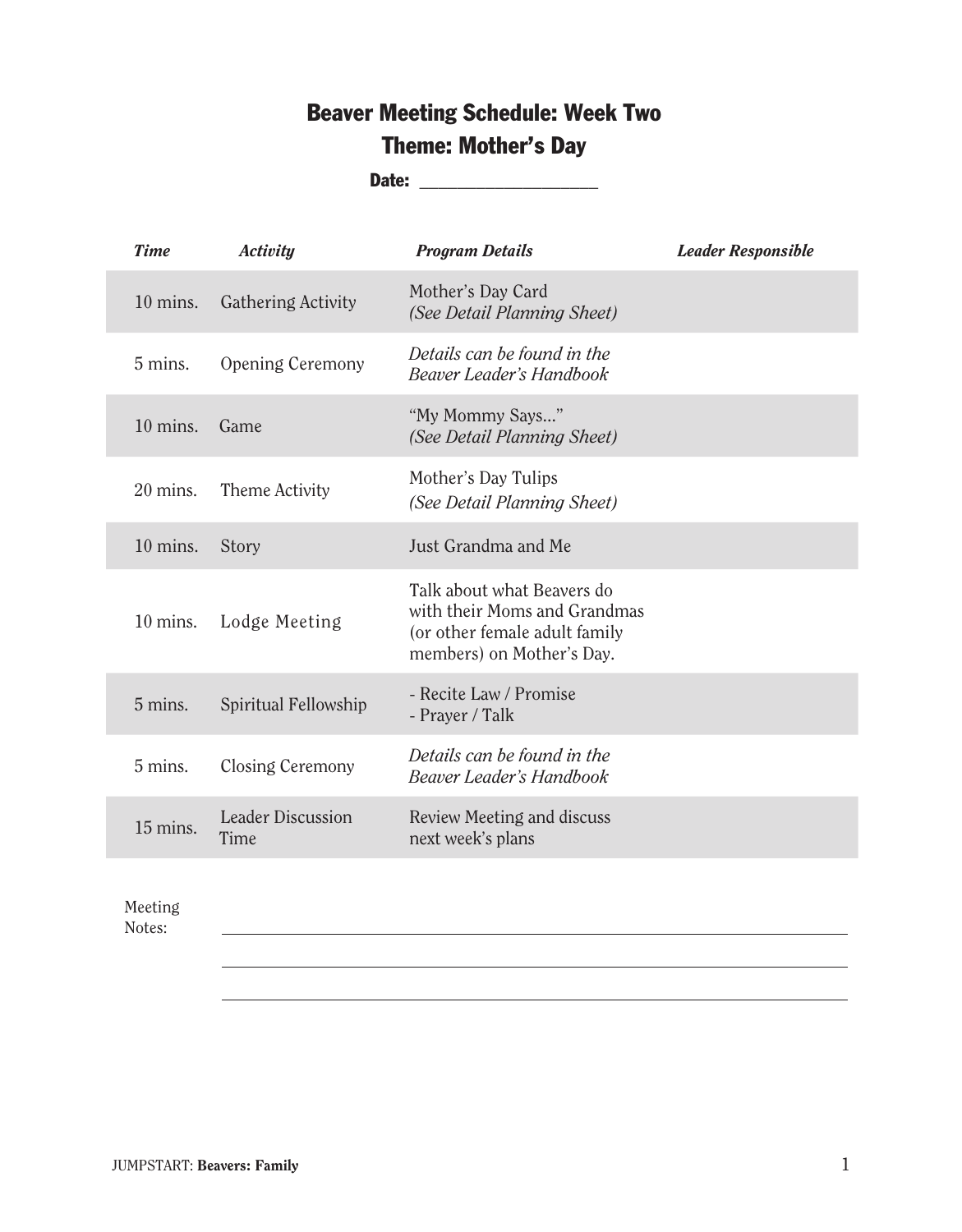# Beaver Meeting **- Detail Planning**

**Theme: Mother's Day**



## Ideas for Mother's Day

 In today's extended families, other female figures are often important to Beavers (e.g. aunts, grandmothers or neighbours). Leaders should support the child's choice of this female figure.

Talks can centre around the involvement and role this person plays in the Beaver's daily life. As a leader, your most important function is to provide guidance. Let the Beavers know you care about their feelings and are willing to listen closely to them.

#### Other Mother's Day

The last Sunday in May is Mother's Day in Sweden and France. In South Africa it is held on the first Sunday in May. Native Peoples, as part of a spring powwow, have a special ceremonial dance in honour of Mother's Day.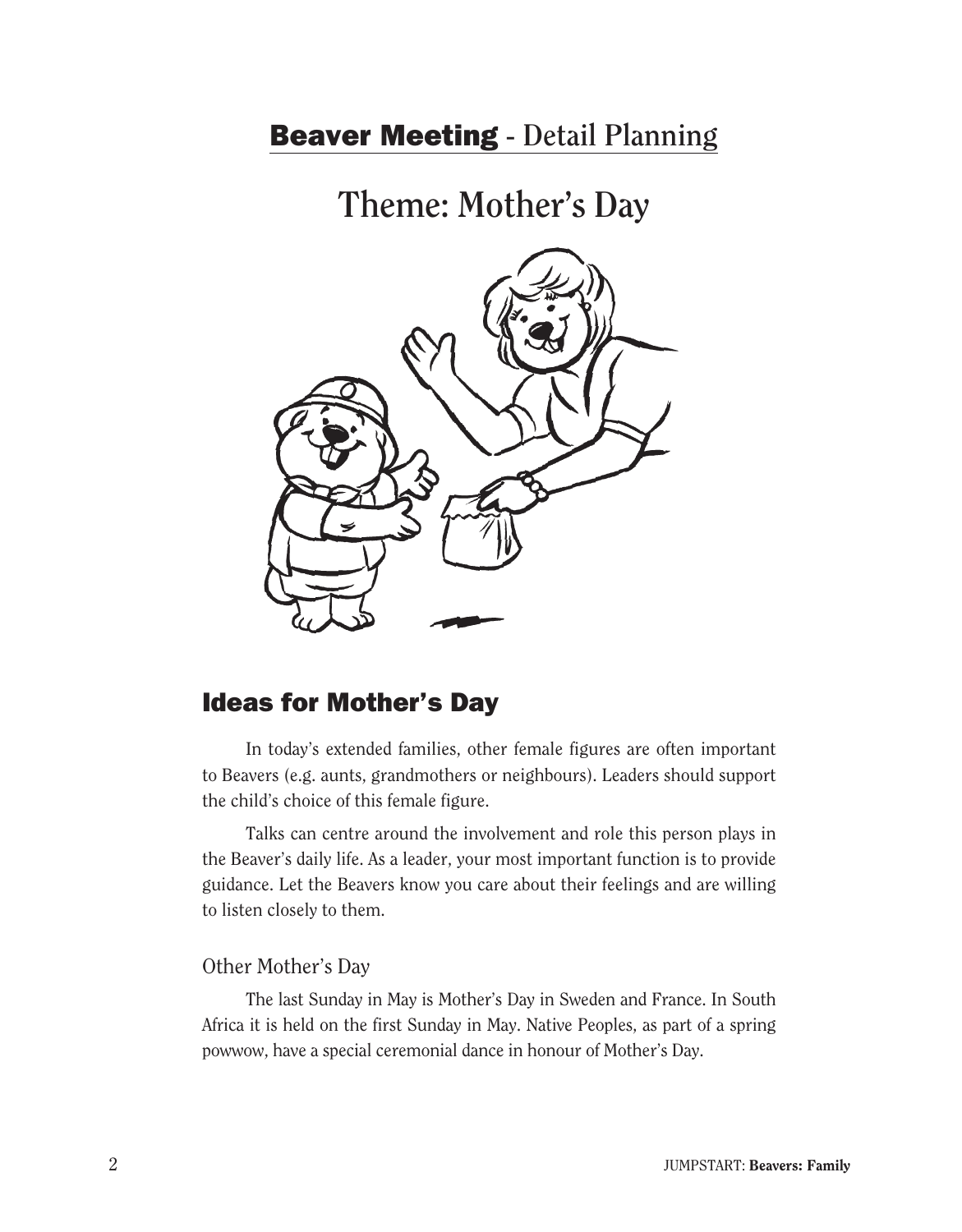**Crafts** 



### Mother's Day Cards

Have various colours of construction paper sheets on hand so your Beavers can choose from an interesting variety. Fold the paper in half.

On the inside, make up a lovely saying to the female of their choice. You will have to write this for younger children, but let them sign their own names. Older children can do this themselves.

Here is an example of the wording you might choose: *"To my favourite in all the world." Love, (the child's name)*

 As an alternative, on the inside of the card some Beavers might want to trace their hand, then colour it.

## Mother's Day Tulips

This pot of everlasting tulips is a nice gift for Mom or Grandma on Mother's Day. Your Beavers can make it easily with a few simple materials: cardboard tubes from toilet rolls, egg carton cups of different colours, green and yellow pipe cleaners, coloured tissue paper, sharp pencils, scissors and glue.

It saves time if leaders or Keeo and the White Tails separate the egg cups from the cartons beforehand and pre-cut tissue paper squares to the right size.

 To make the tulip pot, the Beavers simply choose the colour of tissue they like and glue it around a toilet paper tube. As the glue dries, they should begin making three or four tulips by cutting around the edges of the egg cups to make petal shapes.

To finish off, they punch a hole through the bottom of each egg cup with a sharp pencil, push in a pipe cleaner stem, and bend over the pipe cleaner in the cup to make a "knot" to hold it in place.

Finally, let them arrange their tulips in the pot. If you have some paper grass left over from Easter crafts, your Beavers can stuff some of that around the tulips to keep the arrangement in place before taking home their gift to deliver with a big kiss.



## Mother's Day Tulips